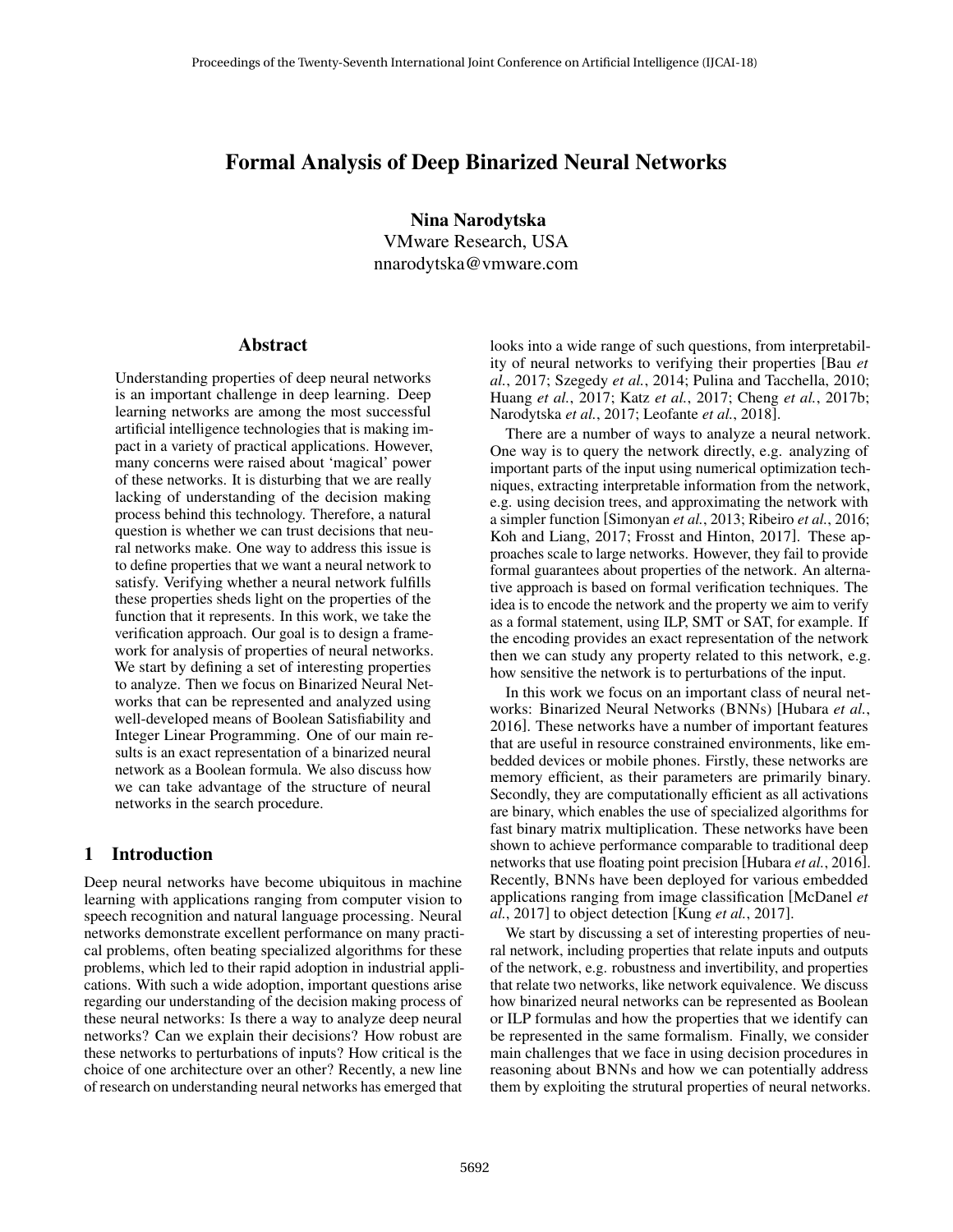## 2 Neural Networks

**Notation.** We denote  $[m] = \{1, \ldots, m\}$ . Vectors are in column-wise fashion, denoted by boldface letters. For a vector  $\mathbf{v} \in \mathbb{R}^m$ , we use  $(v_1, \dots, v_m)$  to denote its m elements.

We define the supervised image classification problem that we focus on. We are given a set of training images drawn from an unknown distribution  $\nu$  over  $\mathbb{Z}^n$ , where n represents the "size" of individual images. Each image is associated with a label generated by an unknown function  $L : \mathbb{Z}^n \to [s],$ where  $[s] = \{1, \ldots, s\}$  is a set of possible labels. During the training phase, given a labeled training set, the goal is to learn a neural network classifier that can be used for inference: given a new image drawn from the same distribution  $\nu$ , the classifier should predict its true label. During the inference phase, the network is *fixed*. In this work, we study properties of such fixed networks generated post training. Let  $X$  denote the domain from which inputs are drawn. For example, in the case of images,  $\mathcal{X} = \mathbb{Z}^n$ .

## 3 Analysis of Neural Networks

In this section, we define several important properties of neural networks, ranging from robustness to properties related to network structure. We consider a general feedforward neural network denoted by F. Let  $F(x)$  represent the output of F on input x and  $\ell_x = L(x)$  be the ground truth label of x. For example, x can be an image of a bus and  $\ell_x$  its ground truth label, i.e. 'bus'.

#### 3.1 Robustness

Robustness is an important property that guards the network against tampering of its outcome by perturbing the inputs. Robustness is by far the most researched notion in formal methods literature of verification of neural networks [Katz *et al.*, 2017; Huang *et al.*, 2017; Cheng *et al.*, 2017a; Bunel *et al.*, 2017; Fischetti and Jo, 2017]. It is also known as vulnerability to adversarial attacks in the neural networks literature [Szegedy *et al.*, 2014; Goodfellow *et al.*, 2015]. We make two simplifications compared to the related work. First, we look at the robustness property in the context of the classification problem. However, these definitions can be extended to networks with richer outputs. Second, we consider the  $L_{\infty}$  norm to measure distance for simplicity. [Leofante *et al.*, 2018] give a survey of neural networks properties from the formal verification point of view in the general case.

There are two forms of robustness that are widely considered in the literature: global and local robustness. Global robustness means that for any valid input, there is no small perturbation that can change the decision of the network on this input. Global robustness is a strong property that is challenging to verify for many applications.

Definition 1 (Global Robustness). *A feedforward neural network* **F** *is globally*  $\epsilon$ -robust *if for any*  $\mathbf{x}, \mathbf{x} \in \mathcal{X}$  *and*  $\tau$ *,*  $||\tau||_{\infty} \leq \epsilon$  we have that  $F(\mathbf{x} + \tau) = \ell_{\mathbf{x}}$ .

Local robustness is a property that is defined for a single input x. It is a much weaker property that can be efficiently checked for small realistic inputs.

Definition 2 (Local Robustness). *A feedforward neural network* **F** *is locally*  $\epsilon$ -robust for an input  $\mathbf{x}, \mathbf{x} \in \mathcal{X}$ *, if there does not exist*  $\tau$ ,  $\|\tau\|_{\infty} \leq \epsilon$ , such that  $F(\mathbf{x} + \tau) \neq \ell_{\mathbf{x}}$ .

There are many variants of robustness that can be positioned between local and global robustness. One example is to define a relaxation of the global robustness property by allowing a violation of the property on a small fraction of inputs, that comes from the notion of universal adversarial attacks [Moosavi-Dezfooli *et al.*, 2016].

#### 3.2 Invertibility

Invertibility of the neural network is an interesting property that recently was considered in the verification literature [Ehlers, 2017; Korneev *et al.*, 2018]. The main idea is to explore a set of inputs that map to a given output. For example, what the inputs of the network are (if exist) that map to a given output. In general, we need to define declarative constraints on the inputs otherwise a lot of noisy images will be generated. Let  $C(\mathcal{X})$  denote the constrained domain of inputs. These constraints come from the practical application.

Definition 3 (Local Invertibility). *A feedforward neural network* F *is locally invertible for an output* s *if there exists* x*,*  $\mathbf{x} \in C(\mathcal{X})$ *, such that*  $F(\mathbf{x}) = \mathbf{s}$ *.* 

A related problem here is how to enumerate multiple, preferably diverse by some measure, inputs of the network that map to a given output.

#### 3.3 Network Equivalence

We consider is equivalence of networks. Informally, two networks  $F_1$  and  $F_2$  are equivalent if they generate same outputs on all inputs drawn from the domain  $X$ .

Definition 4 (Network Equivalence). *Two feedforward neural networks*  $F_1$  *and*  $F_2$  *are equivalent if for all*  $\mathbf{x} \in \mathcal{X}$ ,  $F_1(\mathbf{x}) =$  $F_2(x)$ .

An important case of using network equivalence is certifying a *network alteration*. Consider a scenario where a part of the trained network has been altered to form a new network. This change could arise due to model reduction operations that are commonly performed on deep networks to make them amenable to execution on resource-constrained devices [Reagen *et al.*, 2017] or they could arise from other sources of noise including adversarial corruption of the network. The question now is whether the altered network is equivalent to the original network?

Next we consider a class of networks that we focus on in this work.

## 4 Binarized Neural Networks

A binarized neural network (BNN) is a feedforward network where weights and activations are predominantly binary [Hubara *et al.*, 2016]. It is convenient to describe the structure of a BNN in terms of composition of blocks of layers rather than individual layers. Each block consists of a collection of linear and non-linear transformations. Blocks are assembled sequentially to form a BNN.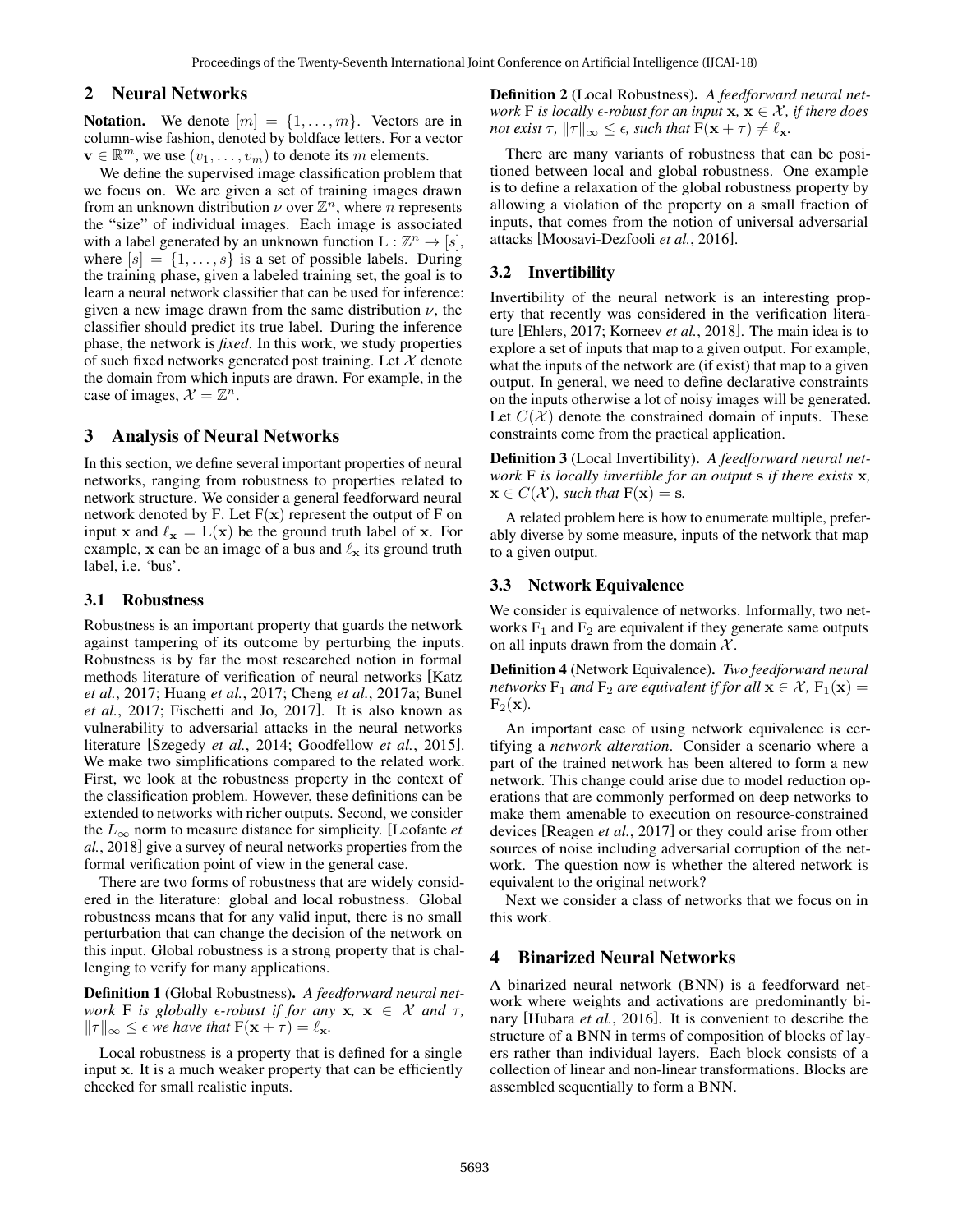Proceedings of the Twenty-Seventh International Joint Conference on Artificial Intelligence (IJCAI-18)

| Structure of kth Internal block, $BLK_k$ : $\{-1, 1\}^{n_k} \rightarrow \{-1, 1\}^{n_{k+1}}$ on input $\mathbf{x}_k \in \{-1, 1\}^{n_k}$ |                                                                                                                                                                                                                                                   |
|------------------------------------------------------------------------------------------------------------------------------------------|---------------------------------------------------------------------------------------------------------------------------------------------------------------------------------------------------------------------------------------------------|
| LIN                                                                                                                                      | $\mathbf{y} = A_k \mathbf{x}_k + \mathbf{b}_k$ , where $A_k \in \{-1, 1\}^{n_{k+1} \times n_k}$ and $\mathbf{b}_k \in \mathbb{R}^{n_{k+1}}$                                                                                                       |
| <b>B</b> <sub>N</sub>                                                                                                                    | $z_i = \alpha_{k_i} \left( \frac{y_i - \mu_{k_i}}{\sigma_{k_i}} \right) + \gamma_{k_i}$ , where $\mathbf{y} = (y_1, \dots, y_{n_{k+1}})$ , and $\alpha_{k_i}, \gamma_{k_i}, \mu_{k_i}, \sigma_{k_i} \in \mathbb{R}$ . Assume $\sigma_{k_i} > 0$ . |
| <b>B</b> IN                                                                                                                              | $\mathbf{x}_{k+1} = \text{sign}(\mathbf{z})$ where $\mathbf{z} = (z_1, \dots, z_{n_{k+1}}) \in \mathbb{R}^{n_{k+1}}$ and $\mathbf{x}_{k+1} \in \{-1, 1\}^{n_{k+1}}$                                                                               |
| Structure of Output Block, $O: \{-1, 1\}^{n_d} \rightarrow [s]$ on input $x_d \in \{-1, 1\}^{n_d}$                                       |                                                                                                                                                                                                                                                   |
| LIN                                                                                                                                      | $\mathbf{w} = A_d \mathbf{x}_d + \mathbf{b}_d$ , where $A_d \in \{-1, 1\}^{s \times n_d}$ and $\mathbf{b}_d \in \mathbb{R}^s$                                                                                                                     |
| ARGMAX                                                                                                                                   | $o = \text{argmax}(\mathbf{w})$ , where $o \in [s]$                                                                                                                                                                                               |

Table 1: Structure of internal and outputs blocks, which stacked together form a binarized neural network. In the training phase, there might be an additional *hard tanh* layer after batch normalization.  $A_k$  and  $b_k$  are parameters of the LIN layer, whereas  $\alpha_{k_i}, \gamma_{k_i}, \mu_{k_i}, \sigma_{k_i}$  are parameters of the BN layer.  $\mu$ 's and  $\sigma$ 's correspond to mean and standard deviation computed in the training phase. The BIN layer is parameter free.



Figure 1: A schematic view of a binarized neural network. The internal blocks also have an additional hard tanh layer.

Internal Block. Each internal block (denoted as BLK) in a BNN performs a series of transformations over a binary input vector and outputs a binary vector. While the input and output of a BLK are binary vectors, internal layers of BLK can produce real-valued intermediate outputs. A common construction of an internal BLK (taken from [Hubara *et al.*,  $2016$ ]) is composed of three main operations:<sup>1</sup> a linear transformation (LIN), batch normalization (BN), and binarization (BIN). Table 1 presents the formal definition of these transformations. The first step is a linear (affine) transformation of the input vector. The linear transformation can be based on a fully connected layer or a convolutional layer. The linear transformation is followed by a scaling which is performed with a batch normalization operation [Ioffe and Szegedy, 2015]. Finally, binarization is performed using the sign function to obtain a binary output vector. Figure 1 shows two BLKs connected sequentially.

**Output Block.** The output block (denoted as O) produces the classification decision for a given image. It consists of two layers (see Table 1). The first layer applies a linear (affine) transformation that maps its input to a vector of integers, one for each output label class. This is followed by a ARGMAX layer, which outputs the index of the largest entry in this vector as the predicted label.

Network of Blocks. BNN is a deep feedforward network formed by assembling a sequence of internal blocks and an output block. Suppose we have  $d-1$  blocks, BLK<sub>1</sub>, . . . , BLK<sub>d−1</sub> that are placed consecutively, so the output of a block is an input to the next block in the list. Let  $x_k$  be the input to  $BLK_k$ 

and  $x_{k+1}$  be its output. The input of the first block is the input of the network. We assume that the input of the network is a vector of integers, which is true for the image classification task if images are in the standard RGB format. Note that these integers can be encoded with binary values  $\{-1, 1\}$  using a standard encoding. Therefore, we keep notations uniform for all layers by assuming that inputs are all binary. The output of the last layer,  $x_d \in \{-1, 1\}^{\bar{n}_d}$ , is passed to the output block O to obtain the label.

Definition 5 (Binarized Neural Network). *A binarized neural*  $\mathit{network}\ BNN: \{-1,1\}^n \rightarrow [s]$  *is a feedforward network that is composed of d blocks,*  $BLK_1, \ldots, BLK_{d-1}, O$ *. Formally, given an input* x*,*

$$
BNN(\mathbf{x}) = O(BLK_{d-1}(\dots BLK_1(\mathbf{x})\dots)).
$$

## 5 Progress in Formal Analysis of BNNs

We overview results that we have obtained so far on analysis of BNNs [Narodytska *et al.*, 2017; Korneev *et al.*, 2018].

## 5.1 Encoding of BNNs

Our first contribution is to propose an *exact* encoding of BNNs as a Boolean formula in the sense that all valid pairs of inputs and outputs of a given network are exactly solutions of the Boolean formula. To the best of our knowledge, this is the first work on verifying properties of deep neural networks using an exact Boolean encoding of the network. Independently, a similar encoding was proposed by [Cheng *et al.*, 2017b]. As we mentioned above, while the input and the output of each block are binary vectors, the intermediate values are real. The key insight was that we should consider a composition of functions rather than functions of individual layers separately. Using this approach, we showed that a safe rounding can be performed and the network can be encoded as a set of reified cardinality constraints. In turn, these constraints can be compactly encoded into a Boolean formula using one of the commonly used encodings, e.g. we used the sequential counters encoding [Sinz, 2005]. Hence, we can use powerful SAT solvers to perform property verification.

#### 5.2 Robustness of BNNs

We considered a problem of local robustness of BNNs. To be able to verify this property, first, we encoded it as a Boolean formula. Second, to check the feasibility of the approach we performed a series of experiments on three small datasets, MNIST and it variants. We trained a medium size binarized

<sup>&</sup>lt;sup>1</sup>In the training phase, there is an additional *hard tanh* layer after batch normalization layer that is omitted in the inference phase [Hubara *et al.*, 2016].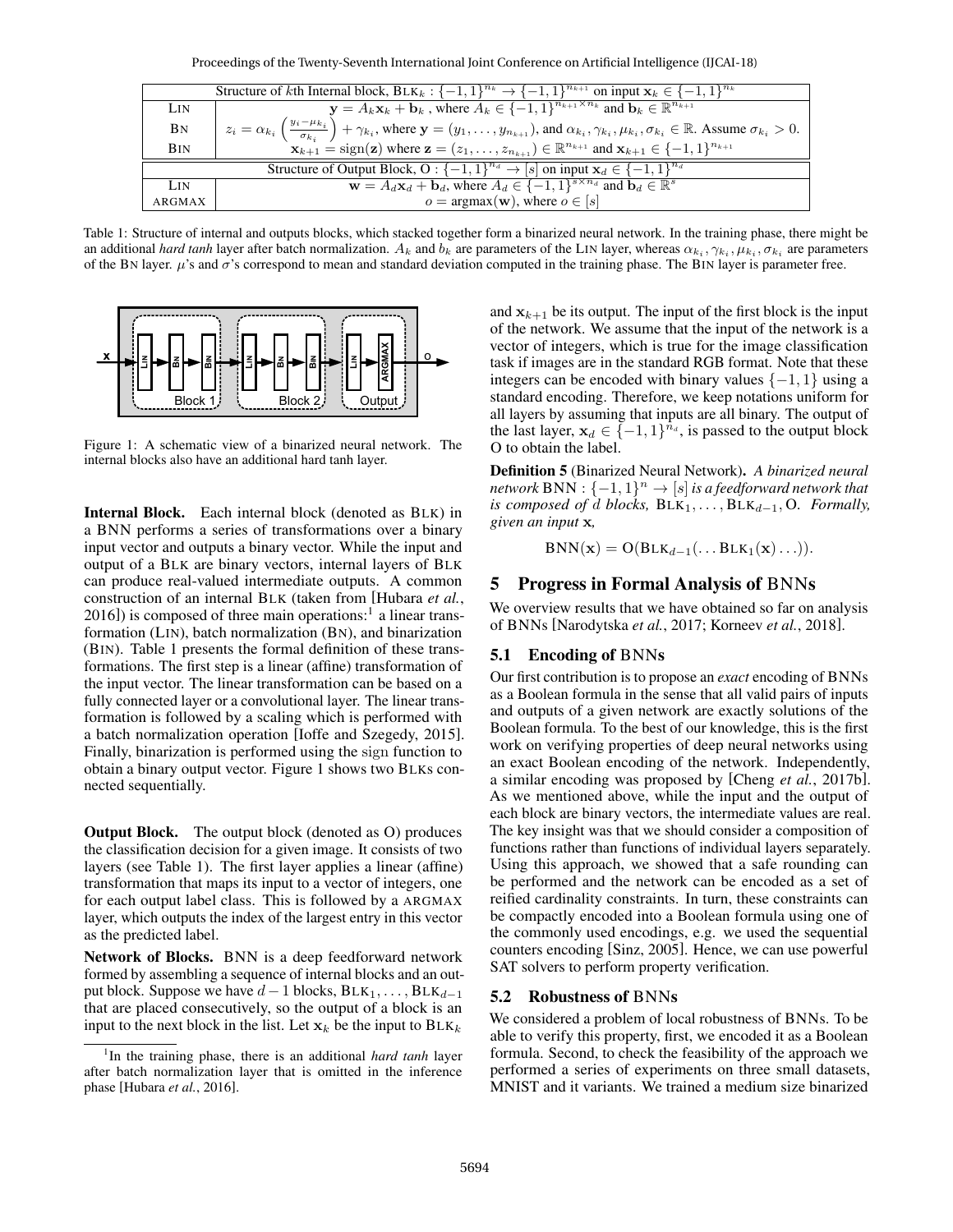network to perform classification. Then we encoded it as a Boolean formula and added the verification condition formula. We showed that if the resulting formula is unsatisfiable then the local robustness property holds for the input image.

For the majority of benchmarks we showed that the property does not hold and a perturbation that leads to its violation exists. However, for some benchmark images we showed that these images are certifiably  $\epsilon$ -robust.

The main lesson we learn from this work is that verification of neural networks is a challenging problem for modern decision procedures. Even a medium size network with an input of size 784 results in large formulas that are hard to tackle using a SAT solver. One observation we made is that we can exploit the structure of these encodings to solve the resulting SAT formulas more efficiently based on the idea of *counterexample-guided* search [Clarke *et al.*, 2000; McMillan, 2005; McMillan, 2003]. Namely, the SAT encoding follows the modular structure of the network. Let us illustrate our approach with a simple network consisting of two internal blocks and an output block as in Figure 1. Suppose we want to verify the local robustness property of the network . The network can be encoded as a conjunction of two Boolean formulas: Gen (generator) that encodes the first block of the network, and Ver (verifier) that encodes the rest of the network. The Gen and Ver are embedded in a counterexampleguided search procedure and they communicate via variables shared by the two formulas. This allows us to guide the search procedure and improve performance on some benchmarks.

## 5.3 Invertibility of BNNs

We considered the problem of invertibility of BNNs [Korneev *et al.*, 2018]. We started from a trained BNN that takes an image of porous media and outputs a vector of parameters that describe its physical properties. Images of porous media<sup>2</sup> are black and white images that represent an abstraction of the physical structure. Solid parts are encoded as a set of connected black pixels; a void area is encoded a set of connected white pixels. The given BNN represents an approximation of a partial differential equation solver for computing dispersion coefficients for the given geometry of a porous medium.

We considered the problem of invertibility of a BNN: Given an output vector, can we construct an input image subset to some additional constraints? The physical meaning is to synthesize a new porous media with the given set of properties where properties are defined by the values of dispersion coefficients. In this work we demonstrated that invertibility problem for BNNs can be encoded as an integer linear program where all variables are integers and used ILP and SMT solvers to tackle this problem. We were able to generate images for a small dataset with 16 by 16 pixels images given 3 layered neural network.

# 6 Future work

The area of the formal verification of neural networks is just emerging [Pulina and Tacchella, 2010; Pulina and Tacchella, 2012; Bastani *et al.*, 2016; Huang *et al.*, 2017; Katz *et al.*, 2017; Bunel *et al.*, 2017; Cheng *et al.*, 2017a; Dutta *et al.*, 2017; Tjeng and Tedrake, 2017; Narodytska *et al.*, 2017; Leofante *et al.*, 2018]. There are a number of interesting research directions. First, it is important to build new decision procedures that are tailored for solving problems of verification of neural networks. For example, a promising research direction is to take advantage of the modular structure of neural networks that is naturally preserved in the encoding. Second, we observe that so far research on verification of neural networks is focused on the discriminative problem, e.g. the classification problem. However, to the best of our knowledge, there is no work on analysing generative models formally, like neural networks produced with the generative adversarial framework [Goodfellow *et al.*, 2014]. For example, we need to understand what interesting properties to analyze for these structures are. The third promising research direction is using formal analysis to increase our understanding of the decision making process of neural networks, for example, extracting explanations that support neural network decisions.

# References

- [Bastani *et al.*, 2016] Osbert Bastani, Yani Ioannou, Leonidas Lampropoulos, Dimitrios Vytiniotis, Aditya Nori, and Antonio Criminisi. Measuring Neural Net Robustness with Constraints. In *NIPS'16*, 2016.
- [Bau *et al.*, 2017] David Bau, Bolei Zhou, Aditya Khosla, Aude Oliva, and Antonio Torralba. Network dissection: Quantifying interpretability of deep visual representations. *CoRR*, abs/1704.05796, 2017.
- [Bunel *et al.*, 2017] Rudy Bunel, Ilker Turkaslan, Philip Torr, Pushmeet Kohli, and Pawan Kumar. Piecewise linear neural network verification: A comparative study. *CoRR*, abs/1711.00455, 2017.
- [Cheng *et al.*, 2017a] Chih-Hong Cheng, Georg Nührenberg, and Harald Ruess. Maximum resilience of artificial neural networks. In *Automated Technology for Verification and Analysis*, volume 10482, pages 251–268, 2017.
- [Cheng *et al.*, 2017b] Chih-Hong Cheng, Georg Nührenberg, and Harald Ruess. Verification of binarized neural networks. *CoRR*, abs/1710.03107, 2017.
- [Clarke *et al.*, 2000] Edmund Clarke, Orna Grumberg, Somesh Jha, Yuan Lu, and Helmut Veith. Counterexampleguided abstraction refinement. In *CAV'00*, pages 154–169. Springer, 2000.
- [Dutta *et al.*, 2017] Souradeep Dutta, Susmit Jha, Sriram Sanakaranarayanan, and Ashish Tiwari. Output range analysis for deep neural networks. *CoRR*, abs/1709.09130, 2017.
- [Ehlers, 2017] Rudiger Ehlers. Formal verification of piecewise linear feed-forward neural networks. In *ATVA*, pages 269–286, 2017.
- [Fischetti and Jo, 2017] Matteo Fischetti and Jason Jo. Deep neural networks as 0-1 mixed integer linear programs: A feasibility study. *CoRR*, abs/1712.06174, 2017.

<sup>&</sup>lt;sup>2</sup>Specifically, we are looking at a transitionally periodic "unit cell" of porous medium assuming that porous medium has a periodic structure [Hornung, 1997].